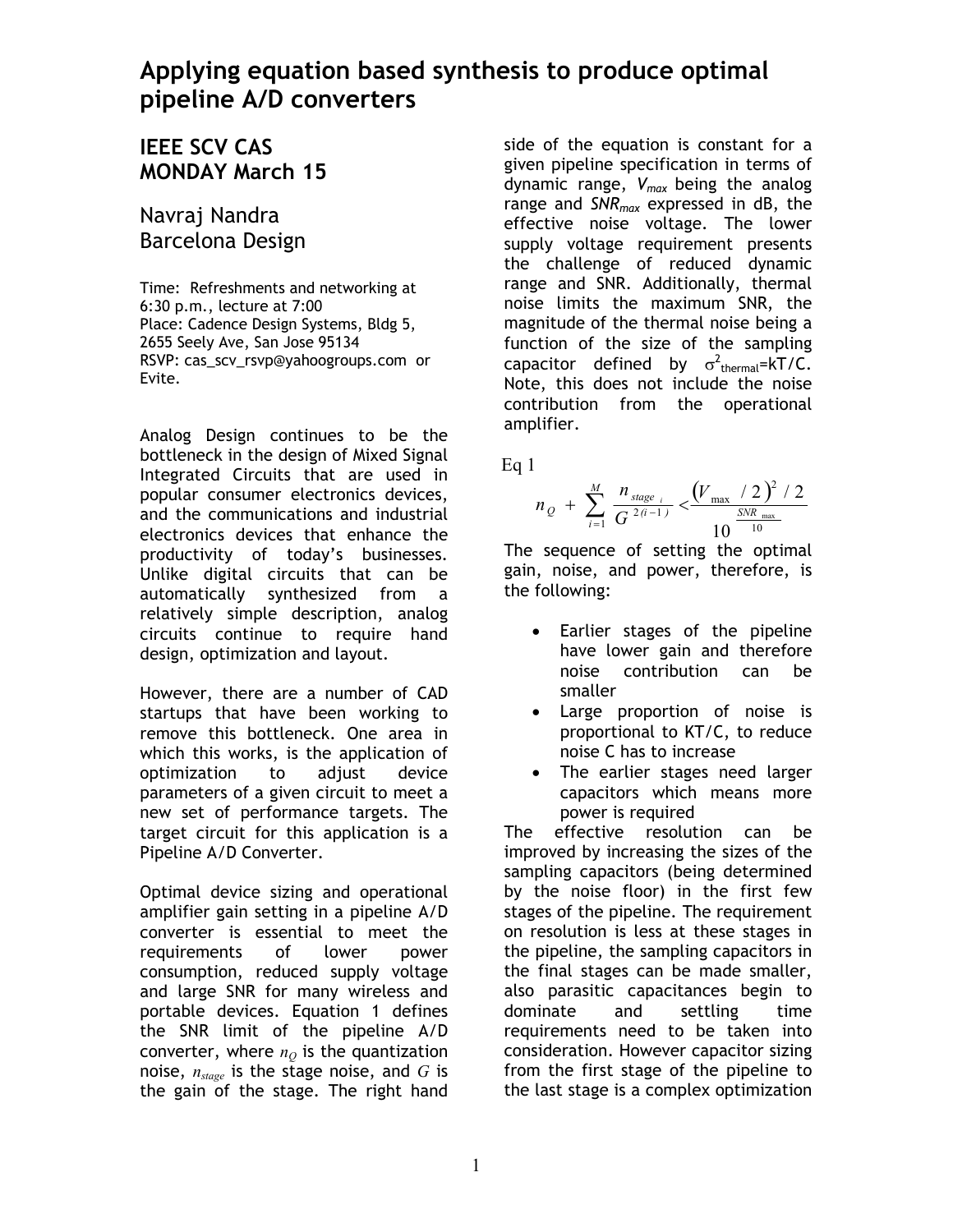## **Applying equation based synthesis to produce optimal pipeline A/D converters**

task as the later stages contribute to both power dissipation and noise depending on their capacitor sizes.

Therefore in order to meet the requirements for lower power and higher performance, the designer is faced with making **complex design trade-offs** for the optimal capacitor sizes and also the optimal gain for switched capacitor blocks and minimum power consumption of the operational amplifiers and these determine the size of each stage.

This presentation will: introduce the equation based synthesis method as applied to the optimization of pipeline A/D converters; highlight the benefits of a synthesizable approach over traditional hand design; describe the pipeline architecture including the high gain operational amplifier and conclude with silicon results from the prototype.

The architecture chosen for the synthesis is a traditional 9-stage design including a sample and hold stage in front for better dynamic linearity for high-frequency input signals. Each stage of the pipeline resolves a number of bits, and is implemented using a switched capacitor technique. In this architecture, accuracy relies only on capacitor matching, and it is possible to achieve up to 12-bit resolution without trimming. The circuit is differential, which ensures optimum immunity to interference from the power supply or the substrate. Digital error correction is added to generate the final digital code.

The synthesis method computes the sizes of the different components (transmission gates, capacitors and operational amplifier gain-bandwidth product) for each stage in the pipeline, so that the design specifications are

met in the desired process technology. Therefore the designer does not need to need find the optimal resolution of each stage or



Fig 1 Capacitor scaling through pipeline

the optimal capacitor sizes through the pipeline. Figure 1 shows that using equation based synthesis the capacitors sizes are optimally sized through the pipeline.

The method is based on formulating the A/D design constraints in special convex form in terms of the component sizes of the A/D and intermediate design variables.

The resulting GDSII layout includes a sample and hold amplifier, voltage reference and 2-phase clock generator from a single ended or differential single-phase clock input. The topology is compatible with standard CMOS processes. By using this topology and the synthesis approach a very wide specification range can be covered suitable for portable communication devices and wireless LAN.

To verify the effectiveness of the technique, a prototype 10bit 100 MS/s pipeline A/D converter was designed